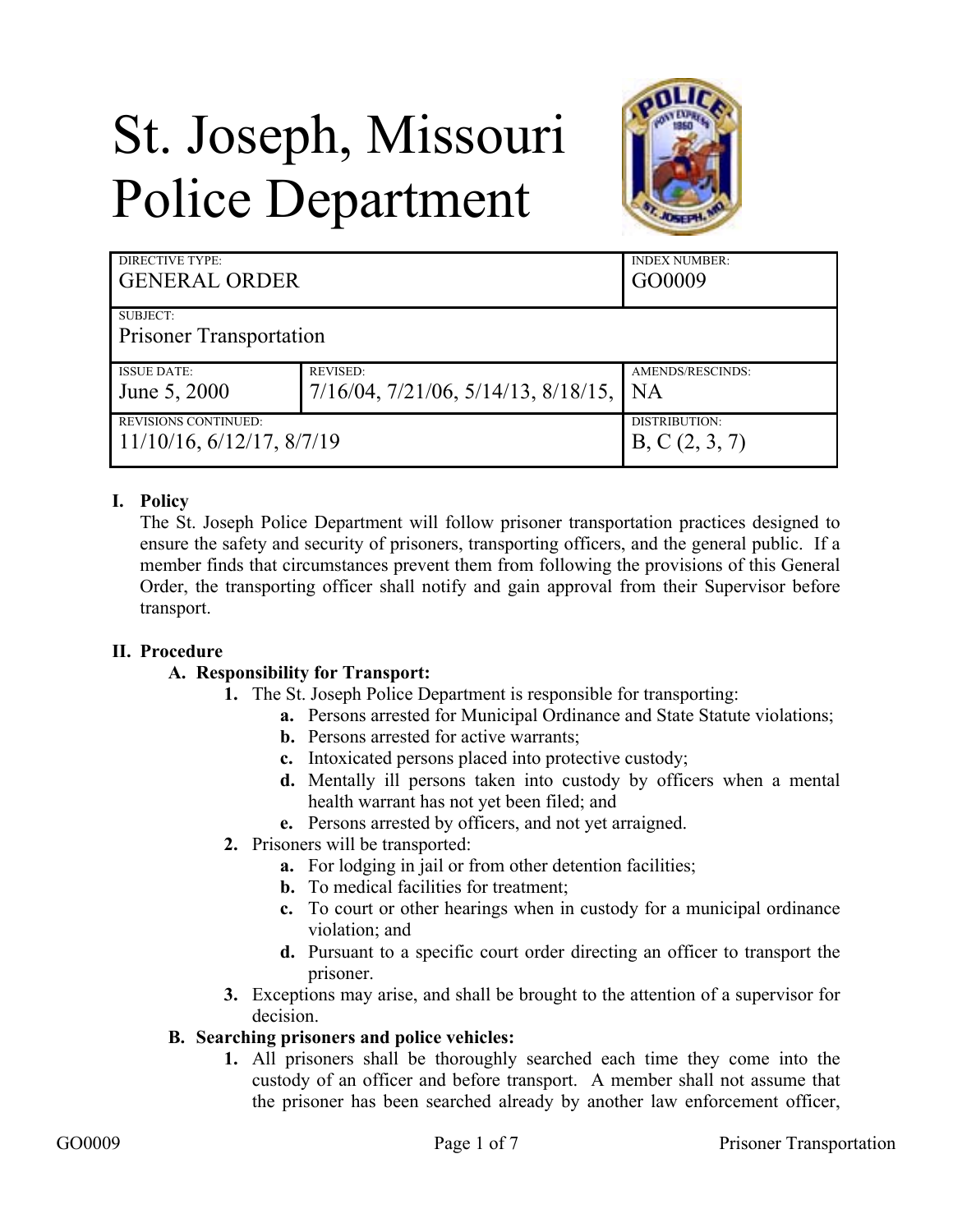including those from other agencies.

- **2.** If the prisoner to be transported is of the opposite sex, efforts should be made to have the prisoner searched by someone of the same sex. When this is not feasible, searches shall be conducted following established policy with the primary importance being officer safety.
- **3.** Strip searches of prisoners shall be conducted in a private area of a detention facility, and only under extenuating circumstances and/or specific criminal charges such as possession of illegal weapons and drugs, or other illegal contraband. A Commanding Officer shall be contacted before any strip search is done. The search will be conducted before a prisoner is placed in a holding cell, and only officers of the same sex will conduct a strip search. Strip searches will be conducted in accordance with established Department policy.
- **4.** Body cavity searches shall only be conducted under sanitary conditions at a medical facility, and shall only be done by a physician. Such searches shall only be done after the issuance of an appropriate court order, and in accordance with established Department policy. Only members of the same sex will witness a body cavity search.
- **5.** In order to ensure that the vehicle is free of weapons and contraband, any vehicle used to transport a prisoner shall be searched at the beginning of each member's tour of duty, before and after a prisoner is transported. Any item found in a vehicle shall be turned over as found property or tagged as evidence.

## **C. Restraints:**

- **1.** Prisoners shall be properly restrained for transport according to Department Policy governing "Handcuffs and Restraints", and the following procedure:
	- **a.** All prisoners will be restrained by handcuffs prior to transport. This also applies to mentally ill and intoxicated persons, whether arrested or taken into protective custody. Exceptions to handcuffing will be made for disabled, sick, or injured prisoners when handcuffing would be physically impossible, harmful to the prisoner or would interfere with necessary medical procedures. Officer discretion shall be used in these situations, the primary concern being the security and safety of the prisoner and transporting officer.
	- **b.** All prisoners will be handcuffed behind the back. Exceptions will be made for disabled, ill, or injured persons, when handcuffing behind the back would be physically impossible, harmful to the prisoner or would interfere with necessary medical procedures.
	- **c.** Handcuffs will be double locked.
	- **d.** The prisoner shall never be handcuffed to any part of the vehicle unless approved vehicle restraining devices are provided.
	- **e.** Seat belts will be used on prisoners being transported in department vehicles. Exceptions may include, but are not limited to:
		- **1)** Resisting and/or violent prisoners;
		- **2)** Physically disabled prisoners; and
		- **3)** Sick and/or injured prisoners.
	- **f.** Leg restraint devices may be used on combative or kicking subjects at the discretion of the transporting officer (including hobbles, plastic strips, and/or other restraining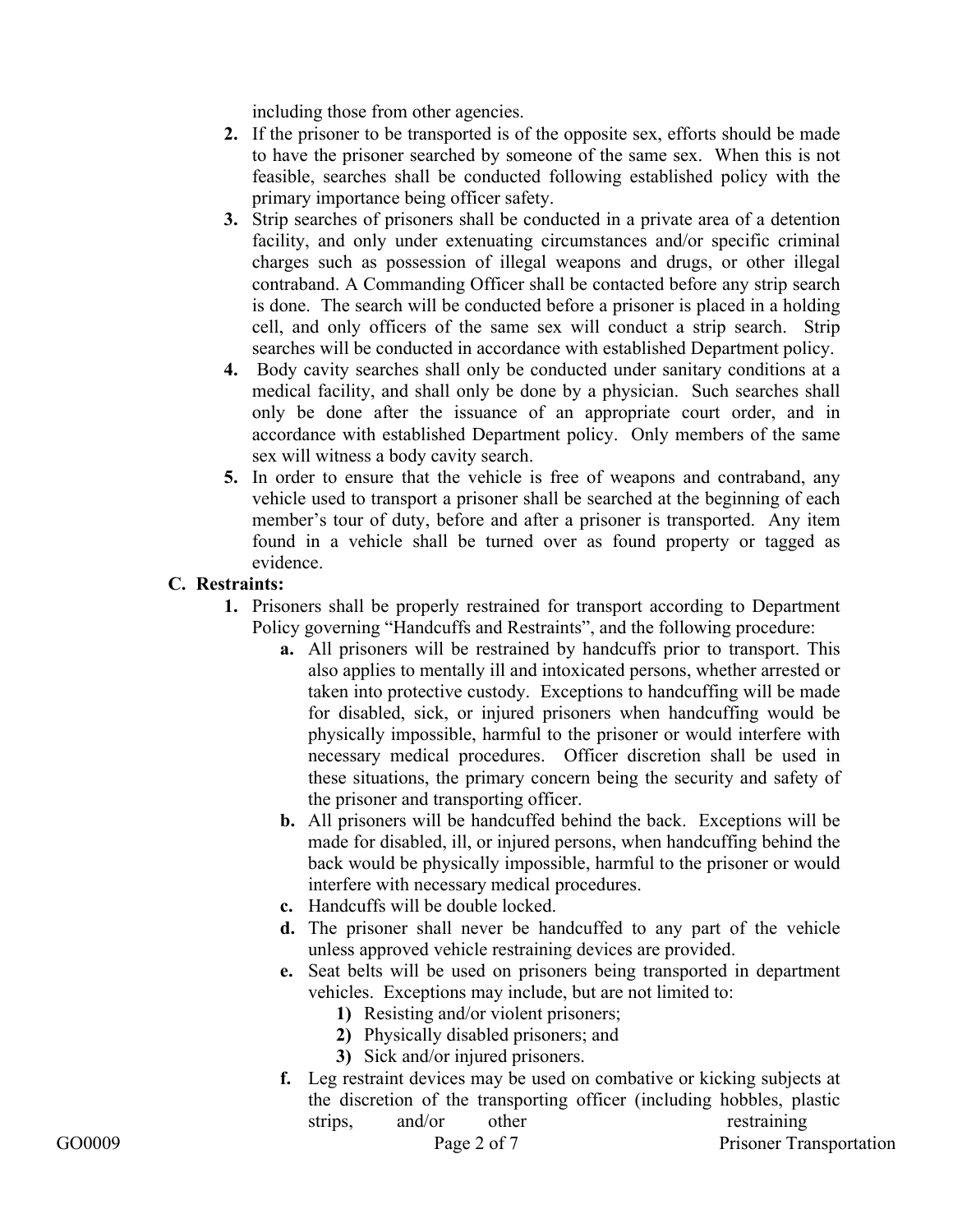devices used for the purpose of officer safety). At no time will a prisoner be "hog tied". This may cause physical injury to a prisoner.

**g.** Officers transporting subjects in police vehicles equipped with "Prostraint seats" shall secure the subject in the seat with the seat restraint strap.

## **D. Prisoner Placement:**

The following procedures, when appropriate, are to be followed while transporting prisoners:

## **1. Vehicles equipped with a safety barrier**:

- **a.** Prisoners will be transported in the back seat of vehicles equipped with a safety barrier, and the sliding window will be closed.
- **b.** Vehicles will have the door handle, any window mechanism, and manual door lock disabled or inaccessible from the rear compartment.
- **c.** One officer may transport up to three prisoners in a unit equipped with a safety barrier-- two in the caged area and one in the front passenger's seat.

# **2. Vehicles without protective cages:**

- **a.** No more than two prisoners will be transported in vehicles without safety barriers.
- **b.** With one officer and one prisoner—The prisoner will be placed in the front passenger's seat.
- **c.** With two officers:
	- **1)** If there is one prisoner, the prisoner will be in the rear passenger's seat, with the second officer behind the driver.
	- **2)** If there are two prisoners, one prisoner will be in the front passenger's side and the second prisoner will be in the rear passenger's side, with the second officer behind the driver.

# **3. Juvenile Prisoners**

- **a.** Juvenile prisoners are to be transported separately from adults unless extenuating circumstances prevent such, including but not limited to:
	- **1)** Multiple arrests involving members of the same family;
	- **2)** Multiple arrests at the scene of large disturbances, fights, parties, etc.; or
	- **3)** Mental health/medical transports when parental presence is a necessity.

# **E. Disabled Prisoners and Medical Transports:**

- **1.** Physically disabled prisoners will be transported by police cruiser, when appropriate. If this is not possible, the transport shall be by ambulance or other suitable means. Proper care should be utilized when placing said prisoner in a vehicle. The prisoner's wheelchair, crutches, or prosthetic appliances and all medications, shall be secured by the officer and transported along with the prisoner to the detention facility. All other procedures shall apply as to non-handicapped persons.
- **2.** Impaired Individuals:
	- **a.** When individuals under the influence of alcohol are taken into custody the arresting officer shall take appropriate steps to determine their approximate blood alcohol content (BAC).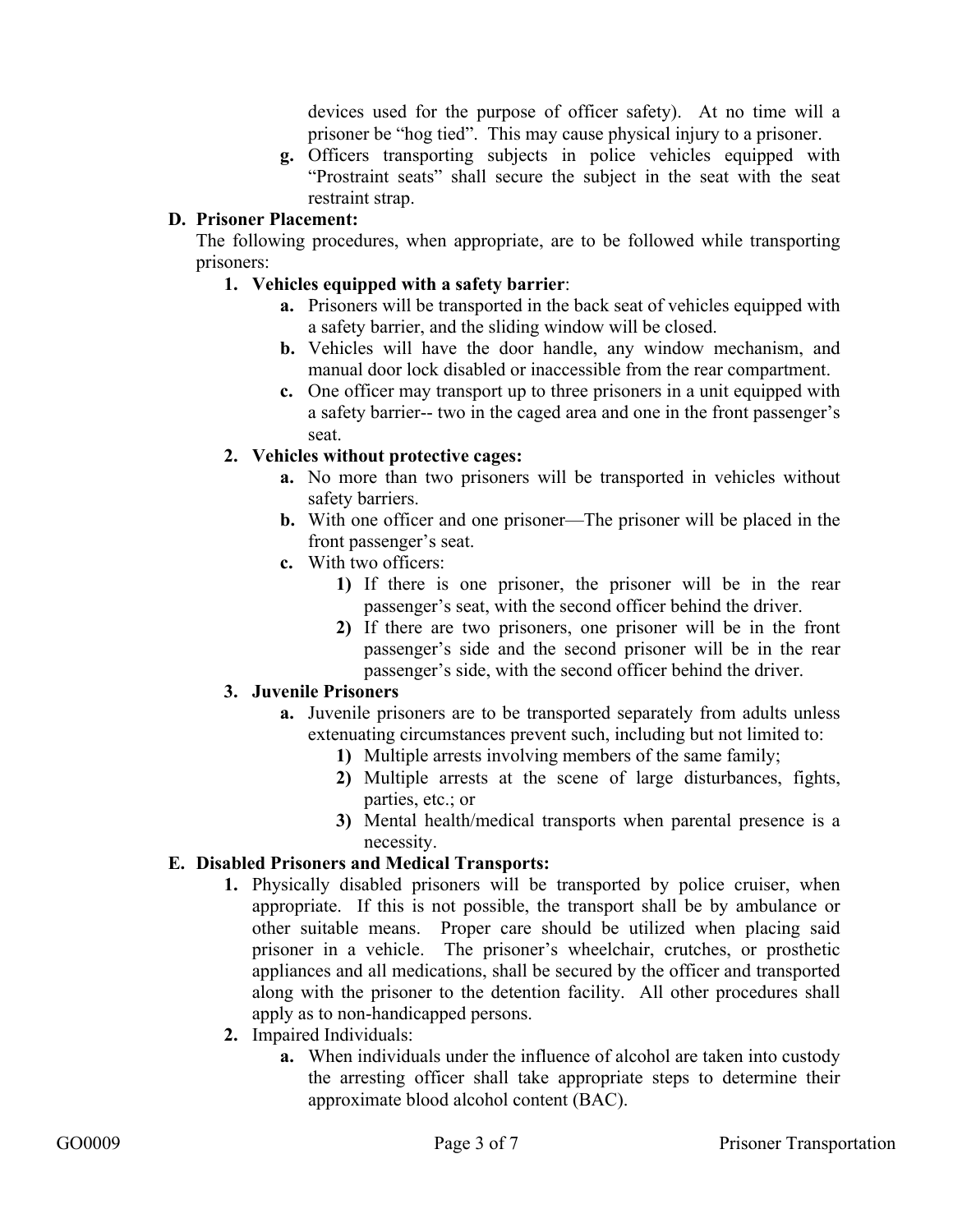- **b.** Subjects with a BAC of .20 to .24 shall be closely monitored and consideration should be made to seek medical treatment/clearance.
- **c.** Subjects with a BAC of .25 or higher shall be transported to a medical facility for treatment and clearance.
- **d.** Any person who appears seriously intoxicated, regardless of their BAC level, or under the influence of controlled substances and is in distress, a state of unconsciousness or semi-unconsciousness, shall be transported for medical treatment.
- **3.** Medical Transports:
	- **a.** Arresting officers and/or Booking personnel shall advise a shift supervisor of the need for medical attention for any prisoner that becomes sick or injured pursuant to an arrest and/or confinement in a detention facility.
	- **b.** If the injuries are minor and the injured person requires medical treatment at the time of arrest, the arresting officer will transport the person to a hospital.
	- **c.** Persons with minor injuries who are already confined in a detention facility, will be transported by officer or ambulance, at the discretion of the shift supervisor.
	- **d.** An ambulance shall be summoned if the injuries are serious at the time of arrest and/or later confinement, and an officer shall accompany the ambulance to the medical facility. The shift supervisor will determine:
		- **1)** How many officers will accompany the prisoner to the medical facility;
		- **2)** If the arrest is for a misdemeanor, whether the person arrested should be issued a summons and released upon arrival at the hospital, unless unusual circumstances exist; and
		- **3)** If the arrest is for a felony, the supervisor will direct the arresting officer to remain with the prisoner during treatment, keeping the prisoner under observation at all times. This officer will stay with the prisoner until a supervisor authorizes relief. The use of restraints during treatment should be in accordance with the guidelines under "Restraints" in this General Order. (See C1a.b.)
		- **4)** If a prisoner is admitted, a shift supervisor will determine:
			- **a)** Whether or not a police hold or guard is necessary;
			- **b)** Whether or not restraints should be utilized, following the guidelines under "Restraints" in this General Order. (See C.1. a. b.)
			- **c)** Officers will not allow visitors with the prisoner, including telephone contact. (Exception would be parental contact with a juvenile for purposes of medical consent).
	- **e.** Police holds should only be used if the prisoner/patient is cooperative, non-violent and not an escape risk. They will only be used under the following conditions:
		- **1)** On prisoners with active warrants for their arrest officers will list the active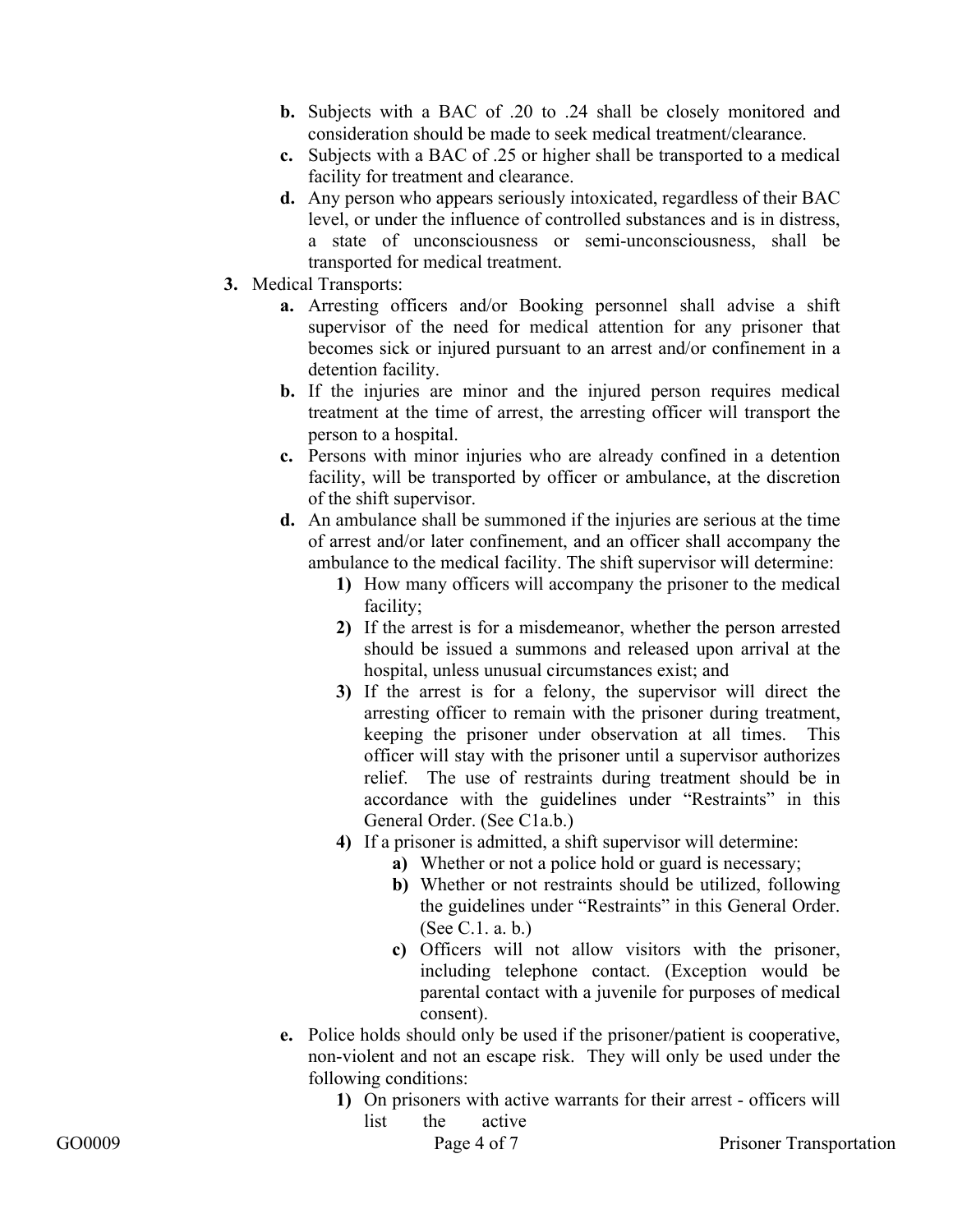warrants on the hold form in the space provided.

- **2)** For prisoners being placed on a 96 hour hold for mental health evaluation.
- **f.** When released from treatment, the prisoner's condition should be noted on the officer's report. A copy of all instructions for future treatment and medication should be signed by an attending physician, and given to the prisoner. This copy will be placed in their personal property upon return to the detention facility.
- **g.** Before leaving the medical facility, the prisoner shall be searched**;**  restraining devices will be used, when appropriate.

#### **F. Guidelines During Transport:**

- **1.** Prisoners must be under observation during transport; officers should avoid responding to other calls for service. Any exception will be made only with approval of the Shift Supervisor. The primary responsibility should be to keep the prisoner in sight and safe at all times. Exceptions may include:
	- **a.** Response to an officer needing assistance in the immediate area, if the transporting officer/supervisor feel that the prisoner will not be placed in personal danger;
	- **b.** Upon encountering an emergency involving injury or the potential for injury; where immediate first aid or assistance is required; and
	- **c.** In incidents involving these aforementioned exceptions, the transporting officer shall notify the Communications Dispatcher as to the reason they are stopping, their exact location, and will request another unit to either relieve the officer or complete the transport.
- **2.** Prisoner Communication:
	- **a.** Prisoners should not be allowed to communicate with other prisoners during transport;
	- **b.** Prisoners who are suspects in the same case shall be transported by separate vehicles, to prevent collusion, unless extenuating circumstances exist;
	- **c.** Prisoners will not communicate with their attorney during transport; and
	- **d.** Prisoners should not be allowed to communicate with persons other than transporting officers, except when doing so serves a legitimate purpose and would in no way compromise investigative efforts or safety.
- **3.** Any police unit used to transport a prisoner outside the City limits should have the tire pressure, fuel, and oil checked prior to transport. The shift supervisor shall also make sure the transporting officer has a means to pay for gasoline or other incidental expenses. The officer will be reimbursed for any authorized out of pocket expenses.
- **4.** No police vehicle that is mechanically unsafe will be used to transport prisoners;
- **5.** Toilet facilities will not normally be required from the point of arrest to the "Booking" point. In transports of more than 15 minutes, prisoners will be allowed to use toilet facilities if needed. Officers shall not lose sight of prisoners of the same sex. When prisoners of the opposite sex are permitted to use toilet facilities, officers shall position themselves in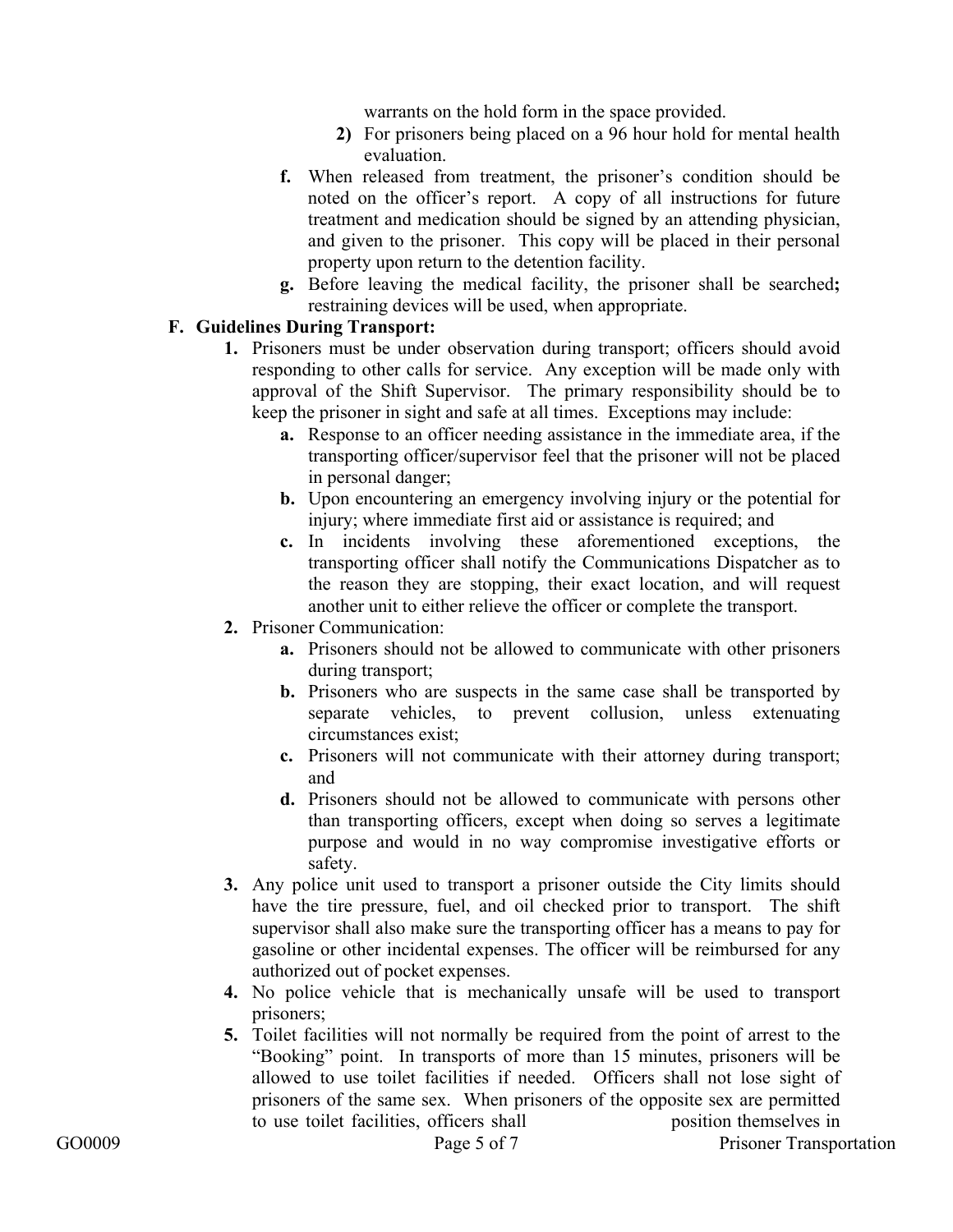such a manner so as to prevent escape;

- **6.** Upon reaching the Booking Area, members shall:
	- **a.** Secure their duty weapons in an appropriate lock box or in their locked police vehicle;
	- **b.** Remove any restraining devices unless the prisoner is combative or procedures require otherwise (BA room, etc.)
	- **c.** Deliver appropriate documentation to the receiving personnel;
	- **d.** Obtain the signature of the Booking personnel and/or written documentation detailing the prisoner transaction (when appropriate); and
	- **e.** Advise the Booking personnel of any known information concerning escape, suicide potential, illnesses, or other security problems the prisoner may present.
- **7.** Personal property that is found on an arrestee shall not be turned over to any other individual before the prisoner is transported (exceptions may be made for items such as car keys when this would not jeopardize public safety or the investigation). Once the prisoner is booked at the station, such property shall not be released to any other individual until the lead officer and/or investigator on the case has approved the property's release.

#### **G. Transfers To and/or by Other Detention Facilities:**

- **1.** The transporting officer must positively identify each prisoner being transported from a Detention facility to another location. Booking records and numbers assigned to the prisoner in the current Detention facility must be verified as being the same person as the one who is about to be transported. Proper documentation will be obtained by the transporting officer(s), and will accompany the prisoner being transported;
- **2.** When transporting a prisoner with escape or suicide potential, the officer should have all documentation to that effect, and should relay that information to the Booking personnel upon arrival at the Department;
- **3.** Officers shall follow the directives of a Detention facility regarding securing their firearms and ammunition at the facility, unless extenuating circumstances apply;
- **4.** Restraints should be removed prior to booking the prisoner; and
- **5.** Alternative arrangements (summons, release) will be made by an on-shift supervisor for prisoners in City custody when it is determined necessary.

## **H. Transporting Prisoners to Court:**

The City Court Marshall or Courthouse Security Officer(s) will transport Department prisoners to court, unless directed otherwise by a Supervisor. The Judge and/or Court Marshall should be notified if a prisoner being escorted poses any security hazards. Proper documentation will be provided to the Judge and Court pertaining to the prisoner.

#### **1. Prisoners Scheduled to Return to Booking After Court**

- **a.** The prisoner shall be searched prior to being escorted to Court, and prior to being returned to the Department holding facility.
- **b.** Prisoner documentation will accompany the prisoner back to the Department holding facility, if the prisoner is to be returned, with any changes in charges and bond information noted on the Booking Sheet.